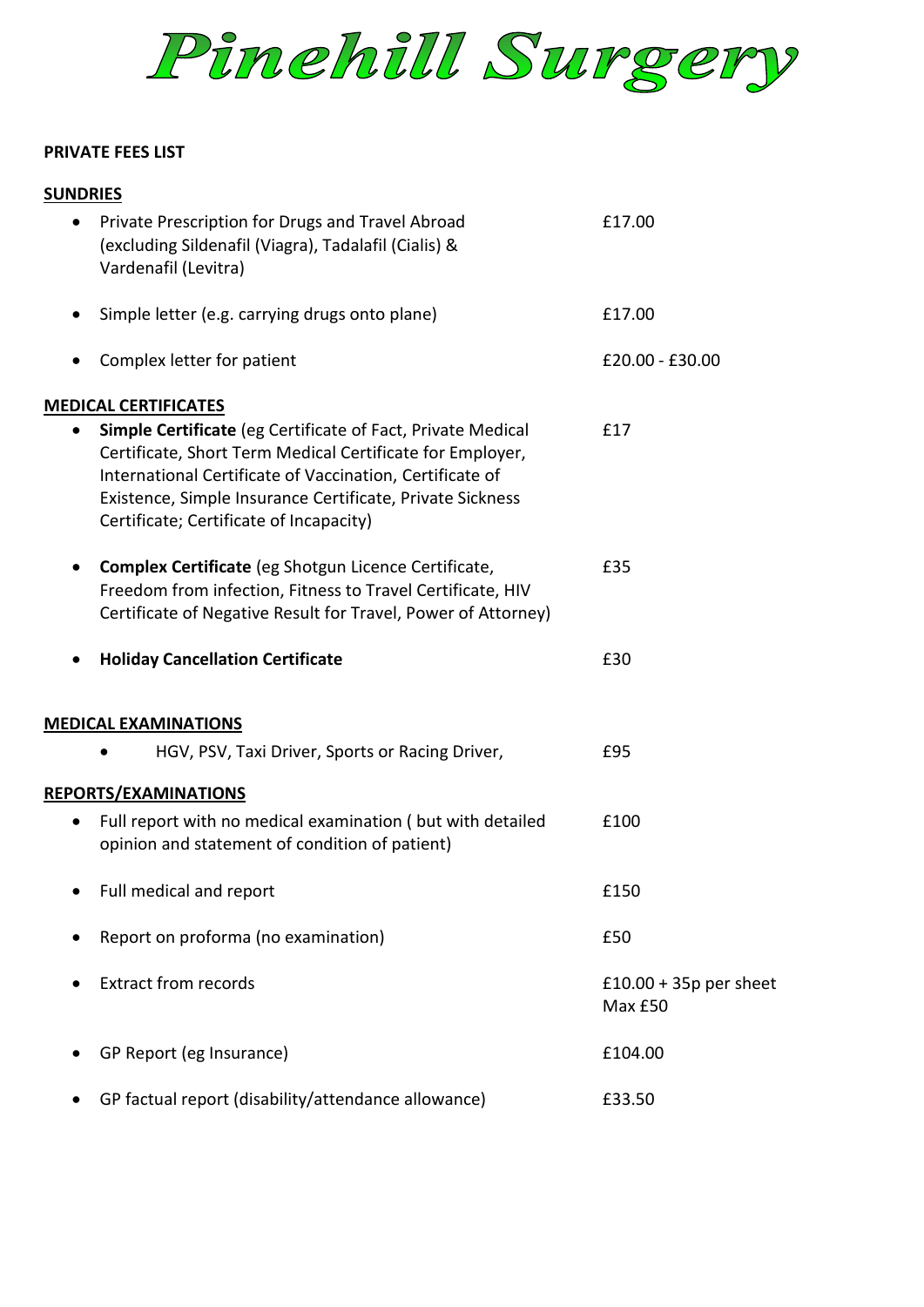## **DATA PROTECTION ACT 1988**

|           | • Patient Access to Computerised Records       | £10.00                   |
|-----------|------------------------------------------------|--------------------------|
| $\bullet$ | Patient Manual or Combined Manual/Computerised | $£10.00 + 35p$ per sheet |
|           | Records (max fee)                              | £50.00                   |
|           | Administration Fee for Sending Copy Notes by   | Cost of postage if large |
|           | <b>Recorded Delivery</b>                       |                          |

### **Other Costs**

In the event of other work being undertaken, charges will be levied in accordance with current guidelines and practice.

## **PRIVATE CONSULTATIONS**

| $\bullet$ | <b>Consultations at Surgery With Doctor</b><br>(20 minute consultation, min charge) | £80.00 |
|-----------|-------------------------------------------------------------------------------------|--------|
| $\bullet$ | Consultaiton with Nurse<br>(20 minute consultation, min charge)                     | £40.00 |
|           | • Travel consultation with Nurse                                                    |        |

(no private vaccines given, min charge)

### **OTHER PRIVATE PROCEDURES (ADDITIONAL CHARGE)**

| $\bullet$ | ECG (including administration of test and view by GP)                         | £95.00          |
|-----------|-------------------------------------------------------------------------------|-----------------|
| $\bullet$ | Cervical Smear (including taking of test and pathology)                       | £58.00          |
| $\bullet$ | Procedures Minor Surgery (per hour, excluding cost<br>of drugs and dressings) | £300.00         |
| $\bullet$ | HIV Counselling & Taking Blood                                                | £58.00          |
| $\bullet$ | Private bloods                                                                | £35.00 per test |
|           |                                                                               |                 |

Removal of private sutures (cost of dressings NOT included)